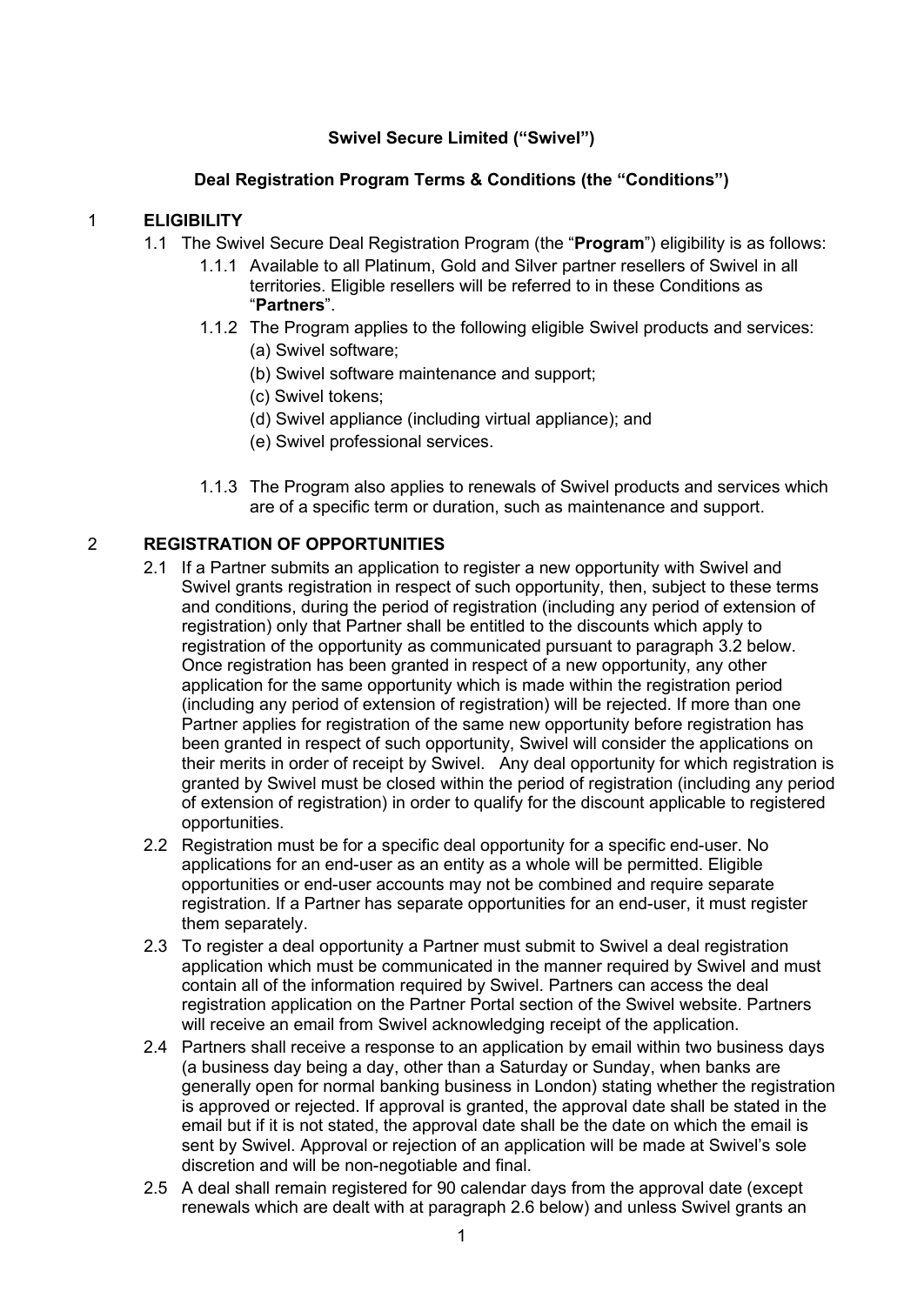extension in respect of that deal in accordance with these Conditions, the deal shall automatically become unregistered at the end of such period.

- 2.6 For renewals of eligible products and services which have a specific term/duration (such as maintenance and support), the Partner which most recently sold the product/service which is due for renewal to the applicable end-user shall be the sole Partner eligible to submit a registration application in respect of such renewal opportunity prior to the expiry of the current term/duration. Such Partner may not submit an application earlier than 90 days prior to the expiry date. Registration of such an application shall end on the expiry date of the current term/duration but may be extended at Swivel's discretion as provided for in these Conditions.
- 2.7 If the Partner holding registration becomes unresponsive and/or is deemed not to be actively working the opportunity and/or is deemed not to be progressing the sale and/or the end user has stated in writing in respect of the registered opportunity that it will not make the purchase from the Partner holding registration, registration may be revoked at Swivel's discretion. Partners with registration for an opportunity must keep Swivel informed of the progress of the opportunity as much as reasonably possible and in any event not less than every 30 days.
- 2.8 To receive an extension of registration for an opportunity, a request must be completed in writing and submitted by the Partner holding the registration to Swivel prior to the end of the 90 calendar days from approval date (or prior to the expiry date in the case of a renewal). It shall be at Swivel's absolute discretion whether to grant an extension and if an extension is granted, for what period. Without prejudice to it being at Swivel's discretion whether to grant an extension, Swivel shall act in good faith in determining whether to grant an extension and shall consider the Partner's activity in relation to the opportunity. It is the sole responsibility of the Partner to monitor the expiry date of its approved registrations and to seek an extension if required.
- 2.9 Upon expiry of a deal registration for an opportunity, it is open to the Partner which held the registration which has expired and any other Partner to submit an application to register the opportunity.

#### 3 **DISCOUNTS**

- 3.1 For Partners in the Program, the discounts which shall apply to **all** of their sales of the Swivel products and services referred to in paragraph 1.1.2 above shall depend upon whether a sale opportunity has been registered or not and whether the opportunity is registered or unregistered when the sale is completed. The applicable discount also depends upon the actual status of the Partner with Swivel (Platinum, Gold, Silver or Non-Accredited).
- 3.2 The discounts which shall apply for registered and unregistered opportunities for sale of the Swivel products and services referred to in paragraph 1.1.2 above shall be as advised by Swivel to Partners or as otherwise generally disclosed by Swivel.

#### 4 **GENERAL**

- 4.1 All decisions by Swivel regarding Partner or deal eligibility shall be made at Swivel's discretion and shall be final.
- 4.2 Failure by any Partner to comply with the Swivel Deal Registration Program Terms and Conditions may result in ineligibility to receive applicable discounts for eligible products and services.
- 4.3 Swivel shall be entitled to contact end-users which are the subject of a registration application to establish the validity of information provided by the Partner submitting the application and/or to notify such end-users that Swivel is aware of their opportunity. Swivel will however notify the relevant Partner before contacting the applicable end-user and will provide the Partner with the opportunity to participate in any verbal communication with the end-user.
- 4.4 Deal registration discounts will not be available if restricted by law.